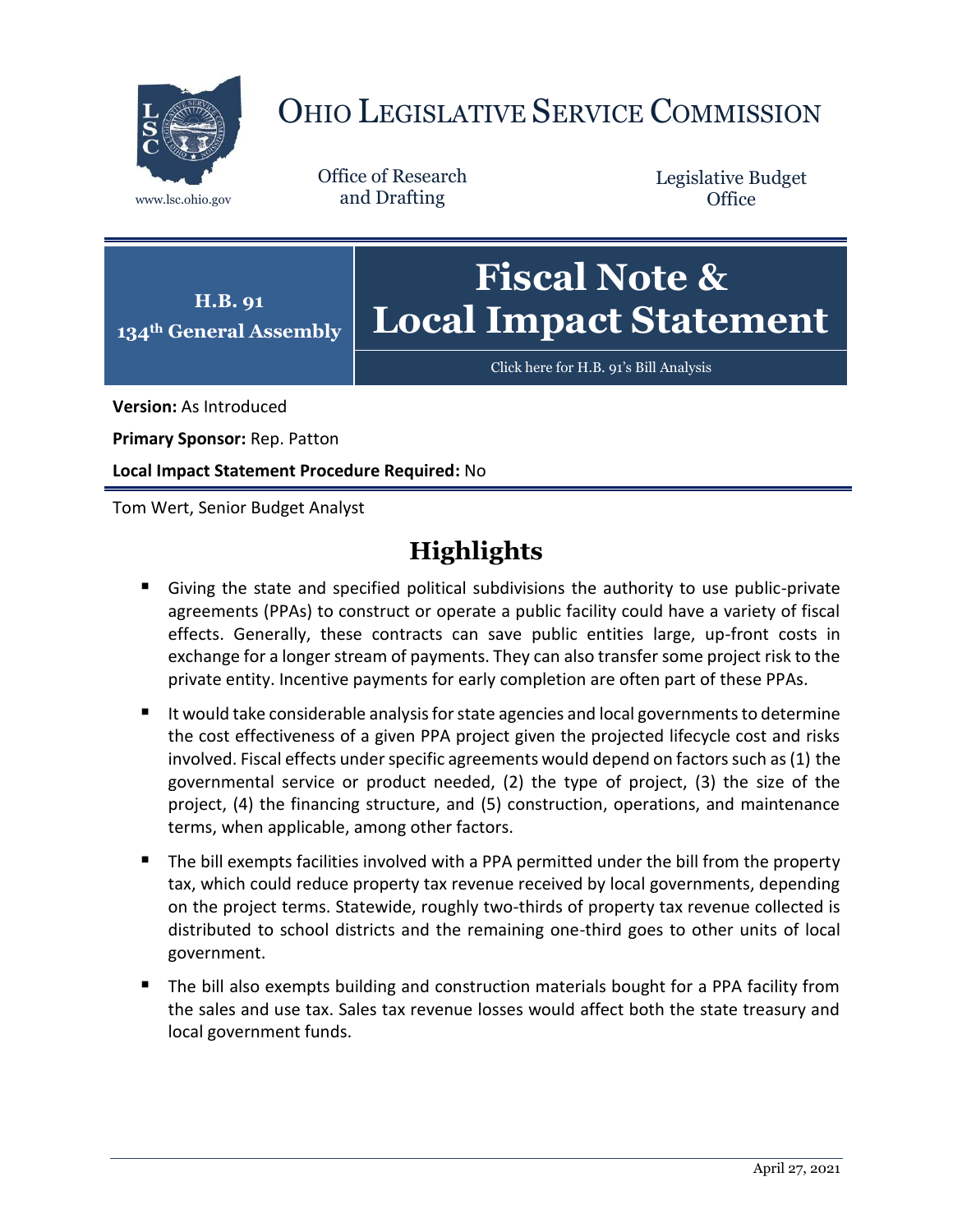## **Detailed Analysis**

#### **Overview**

The bill gives broad authority allowing state agencies and local governments to engage in public-private agreements (PPAs) to finance the planning, acquisition, financing, development, design, construction, reconstruction, replacement, improvement, maintenance, management, repair, leasing, or operation of a facility. This authority is similar to that provided to the Ohio Department of Transportation (ODOT) under current law.

The fiscal effects to the state and political subdivisions will depend on a variety of factors unique to each project. For example, many PPAs are structured so that the public entity is relieved of large, up-front capital costs and risks for managing project construction in exchange for providing the private partner with a stream of payments over a period of time for completing the project. There can also be early completion incentive payments that the public entity agrees to pay. Ultimately, the state and local governments could end up paying significantly more to other entities over the lifespan of a PPA project. It would take considerable analysis for state agencies and local governments to determine the cost effectiveness of a given PPA project given the projected lifecycle cost and risks involved.

Under the bill, state agencies, state institutions of higher education, counties, townships, municipal corporations, port authorities, libraries, school districts, community schools, STEM schools, and college-preparatory boarding schools, would be permitted to enter into PPAs with private parties. The facility either must be owned by the public body or owned by the private party through a lease agreement under which the facility reverts to the public body upon expiration of the agreement.

#### **Property tax and sales and use tax exemption**

The bill has revenue implications for the state and its political subdivisions since it exempts facilities involved with a PPA permitted under the bill from the property tax. Consequently, any PPA entered into under the bill could reduce property tax revenue received by local governments, depending on the project terms. Statewide, roughly two-thirds of property tax revenue collected is distributed to school districts, and the remaining one-third goes to other units of local government. The bill also exempts building and construction materials bought for a public-private partnership (P3) facility from the sales and use tax. Sales tax revenue losses would affect both the state treasury and local government funds.

#### **Examples of existing PPAs in Ohio**

To provide some context about the potential scope of PPAs and their cost implications, this fiscal note provides some examples of public facilities in Ohio that were completed and operated under PPAs.

#### **ODOT – Portsmouth Bypass road construction and maintenance project**

In December 2014, ODOT entered into an agreement with the Portsmouth Gateway Group to design, build, operate, and maintain the Portsmouth Bypass in southern Ohio. The roadway was finished and open to traffic in December 2018. This was not only the largest single construction project that ODOT has been involved with, but also the first highway construction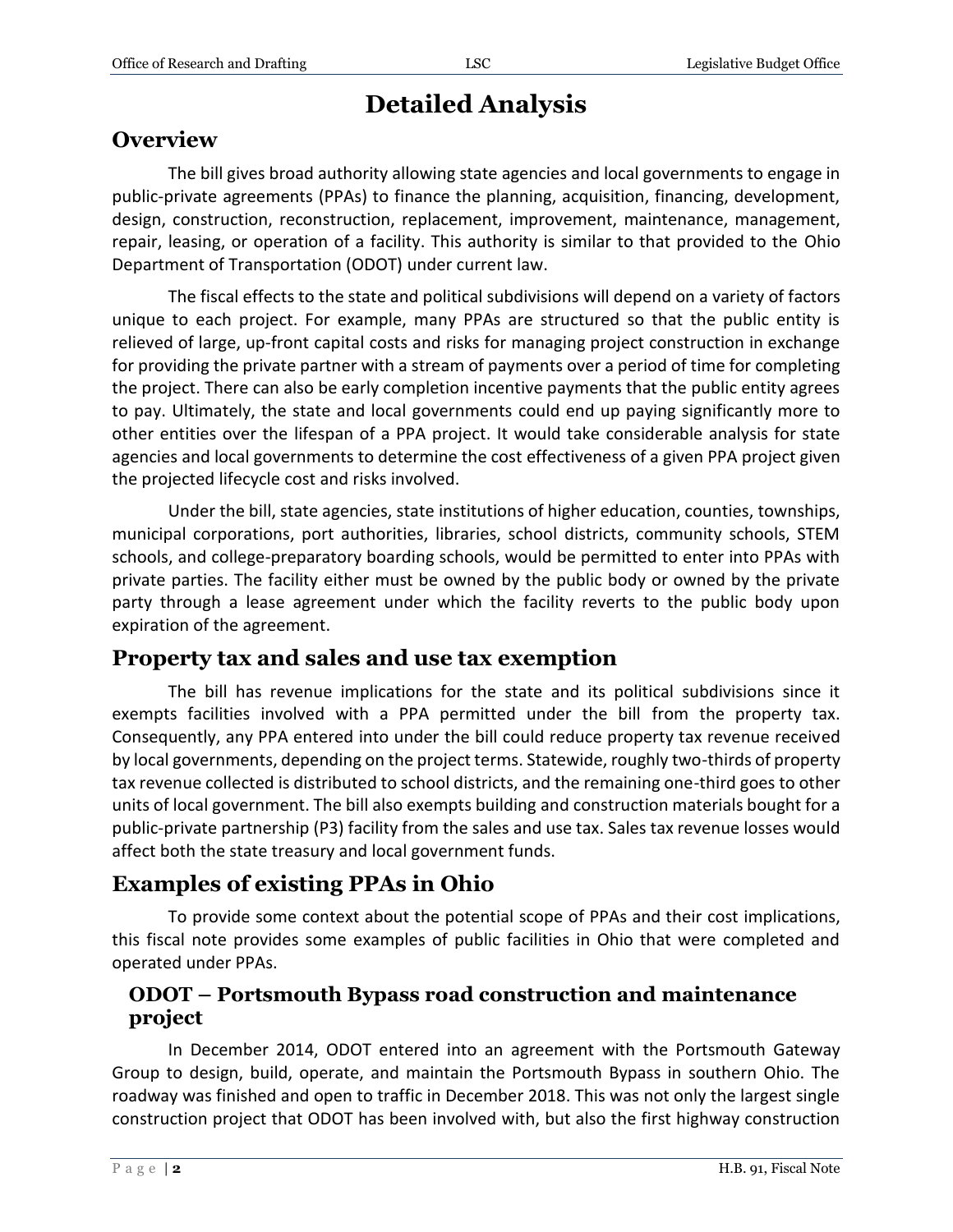PPA in ODOT's history. The bypass, named the Southern Ohio Veterans Memorial Highway, is a 16-mile, four-lane highway from U.S. Route 23 north of Lucasville to U.S. Route 52 near Sciotoville. Now that the bypass is open, private entities are in charge of maintaining the roadway while under ODOT oversight until the year 2054.

Altogether, it cost the Portsmouth Gateway Group approximately \$557 million to complete this road construction project, including costs for preconstruction activities, design, preliminary engineering, financing, and construction. To pay for these expenses, the Group used a variety of funding sources, including (1) private activity bonds, (2) a Transportation Infrastructure Financing and Innovation Act (TIFIA) loan approved by the federal government, (3) other private investment, and (4) ODOT payments. ODOT's share for the design and construction phase of the project included \$110 million paid for up-front costs, as well as around \$44 million in milestone payments.

The total cost to the state is expected to be around \$1.23 billion for construction and maintenance of the bypass. This number includes the \$110 million in up-front costs already incurred by ODOT, as well as \$1.12 billion in "availability" and milestone payments to the Group. These subsequent payments cover the cost to complete construction of the road, plus the expenditures needed to service and maintain the bypass for 35 years.

#### **ODOT – road safety services**

In FY 2015, a fleet of 24 freeway safety patrol trucks operated by Autobase, Inc. began providing roadside services under the Freeway Safety Patrol (FSP) Program administered by ODOT under a P3 agreement. The goal of the FSP Program is to alleviate congestion and reduce dangers caused by disabled vehicles along busy freeways. The patrol trucks provide stranded motorists around Akron, Cincinnati, Cleveland, Columbus, Dayton, and Toledo with roadside services such as changing flat tires, jumpstarting dead batteries, replacing broken belts, and replenishing depleted engine fluids. ODOT will pay Autobase at least \$3.9 million annually for these roadside assistance services, offered weekdays between 6:00 a.m. and 7:00 p.m. Costs can rise above the annual figure if ODOT requests additional FSP services for special purposes or events.

The cost to operate the FSP Program is partially offset by income that ODOT receives from an existing sponsorship agreement with State Farm Insurance that began in FY 2015 and is scheduled to run through FY 2024. That agreement requires State Farm Insurance to make annual payments of \$850,000 to ODOT for the sponsorship rights for the FSP Program over the first four years, and \$875,000 annually thereafter. In exchange, the trucks operated by Autobase bear the State Farm logo. This sponsorship revenue is deposited into the Highway Operating Fund (Fund 7002).

#### **The Ohio State University – CampusParc parking concession**

In 2012, the Ohio State University transferred control of its parking assets to a private entity, CampusParc, for a 50-year period for an up-front payment of \$483 million. The university used this money to pay for student scholarships, add tenure-track faculty, and support the university's campus-area bus service. In return, CampusParc receives consistent annual payments from parking permit fees, has the ability to increase parking permit fees, and collects citation revenue.